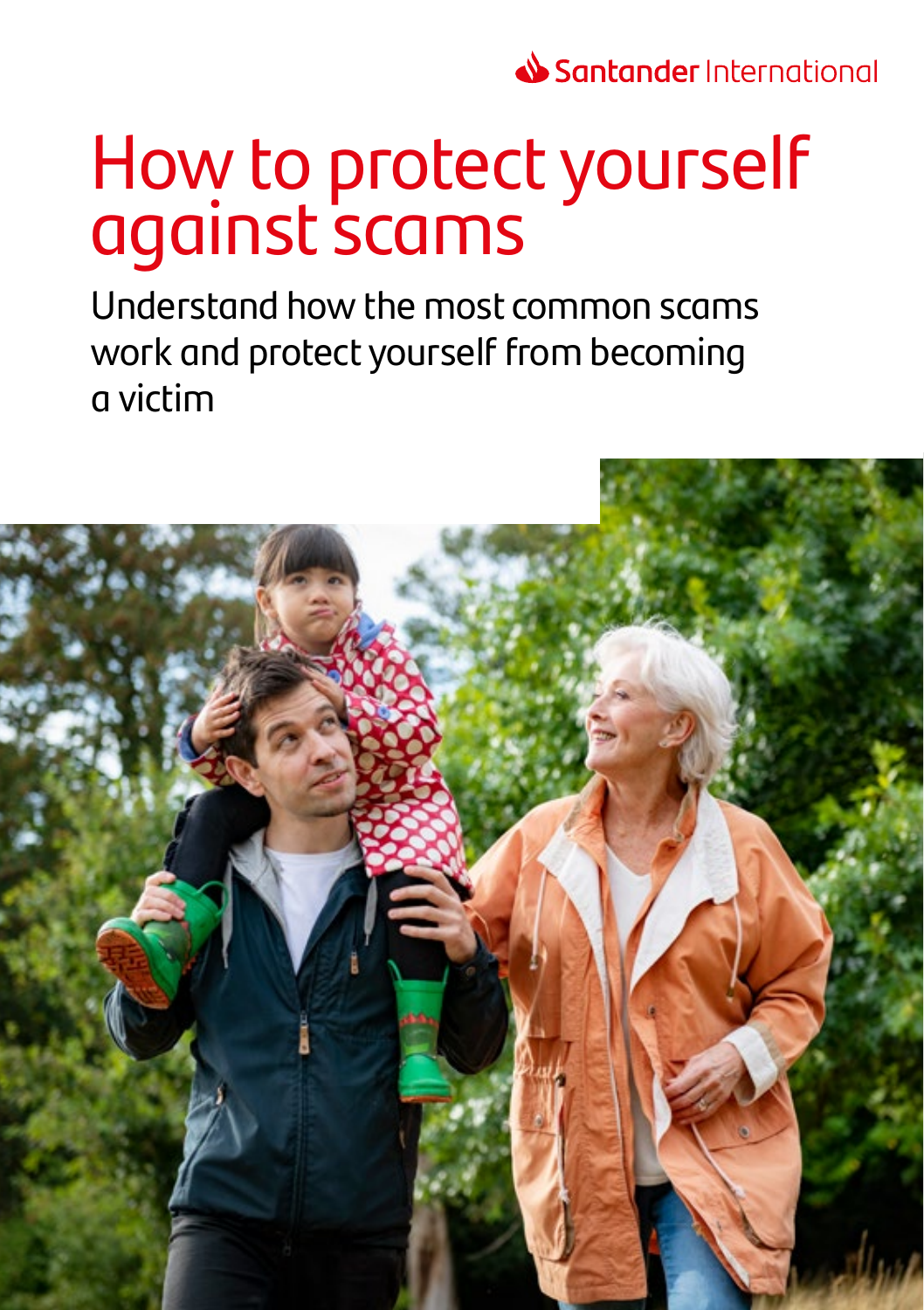## Fraud costs people in the UK around £10.9 billion every year

We want you to stay protected. This leaflet explains some common scams to look out for and gives you tips for staying safe.

### Telephone scams

#### Requests to transfer funds

- **o** This involves a fraudster calling you and posing as your bank or another organisation. The number they're calling from may be 'spoofed' to make it look like it's from your bank or another legitimate organisation
- o They tell you that you're at risk of fraudulent activity and must transfer your funds into a 'safe account'
- **o** You will often be pressured to act immediately
- { This 'safe account' is actually the fraudster's account, so your money is sent directly to the fraudster

#### Requests to withdraw cash

Some fraudsters pose as police officers to persuade you to visit your local branch and withdraw funds from your account. They'll tell you that you're helping with a police investigation.

- <sup>o</sup> The fraudster will tell you not to inform the staff at the branch of the real reason for the withdrawal
- <sup>o</sup> Once withdrawn, the money is collected in person from you by a courier or the fraudster themselves
- **o** Some fraudsters might ask you to make a high value purchase, for example a watch, which is collected by the fraudster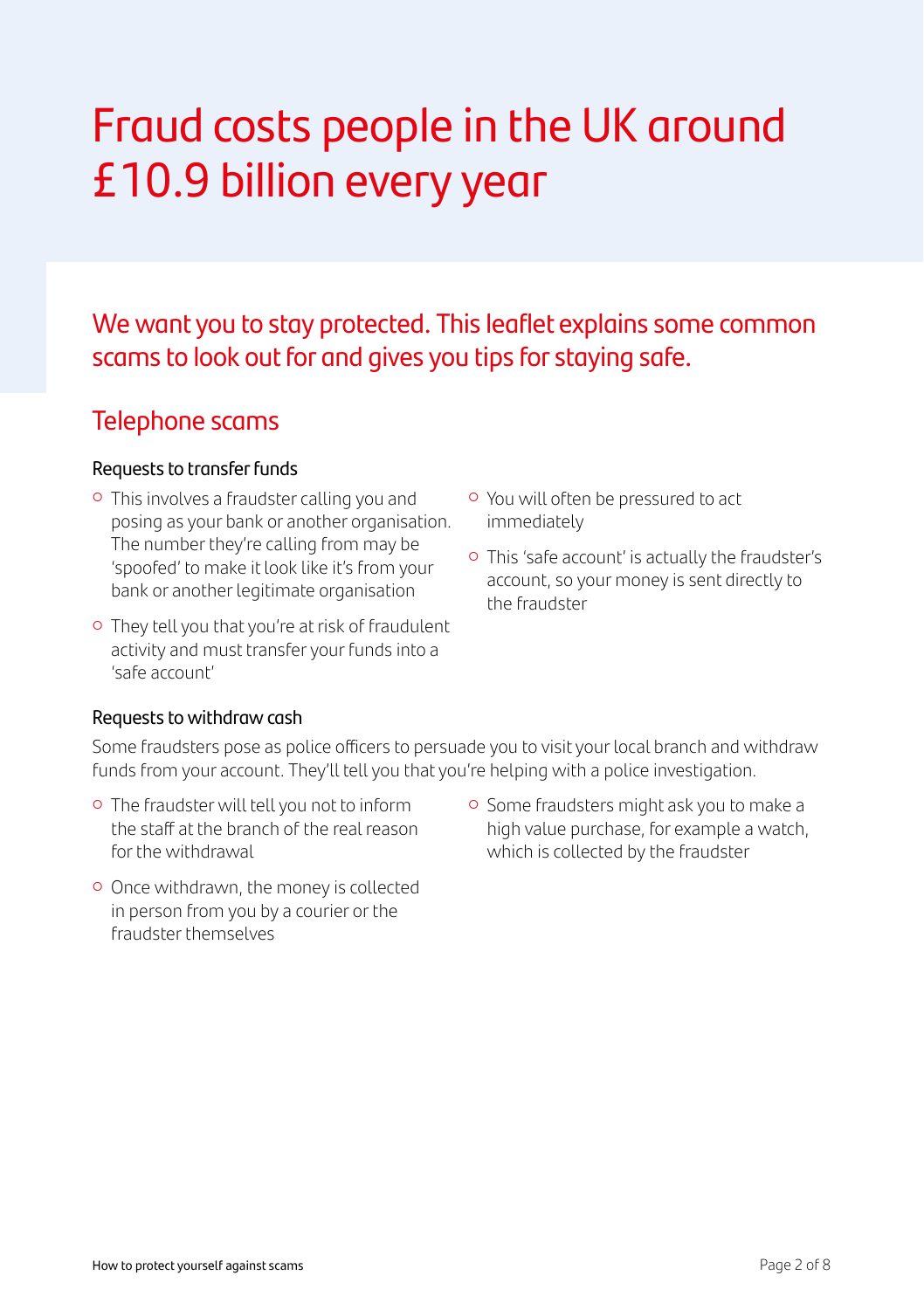#### Remote access scam

A fraudster cold calls and says they're from a telecommunication or computer company and will try to access your computer.

- <sup>o</sup> They might offer to fix, upgrade or protect your computer – this could be to improve its running speed or internet connection – or for assistance for refunds of overpayments
- { These callers may ask you to log on to your online banking and will attempt to remotely access the computer to 'help' you with the problem
- <sup>o</sup> However, the remote access allows them to release malicious software and gain access to personal and security data. They may even be able to access your online banking directly
- **o** Never allow anyone remote access or connect to your computer following a cold call

### Other scams to be aware of

#### Buying scams

These scams are where you find an item online at a very reasonable price, but after talking to or emailing the seller, you're told that the item (such as a car) can't be seen in person.

- o The seller will persuade you to transfer money to secure the item
- **o** Sometimes they send you a fake website link to send the payment. This is to make the  $\;\circ\;$  Once the funds are transferred into the transaction look real
- $\circ$  Beware the site may look like a wellknown website, but the link will take you to a fake version of it
	- fraudster's account, the seller and listing vanish. It'll leave you without the item or your money

#### Selling scams

Be careful when you're selling something. A buyer could be a potential fraudster. Here's how they do it.

- <sup>o</sup> The buyer will give you a cheque of greater value than the value of the item being sold. They ask for the extra money to be transferred back or sent to a third party, for example a 'shipping agent'
- <sup>o</sup> Once you have sent the extra money to the buyer, the cheque bounces and the buyer then disappears, leaving you out of pocket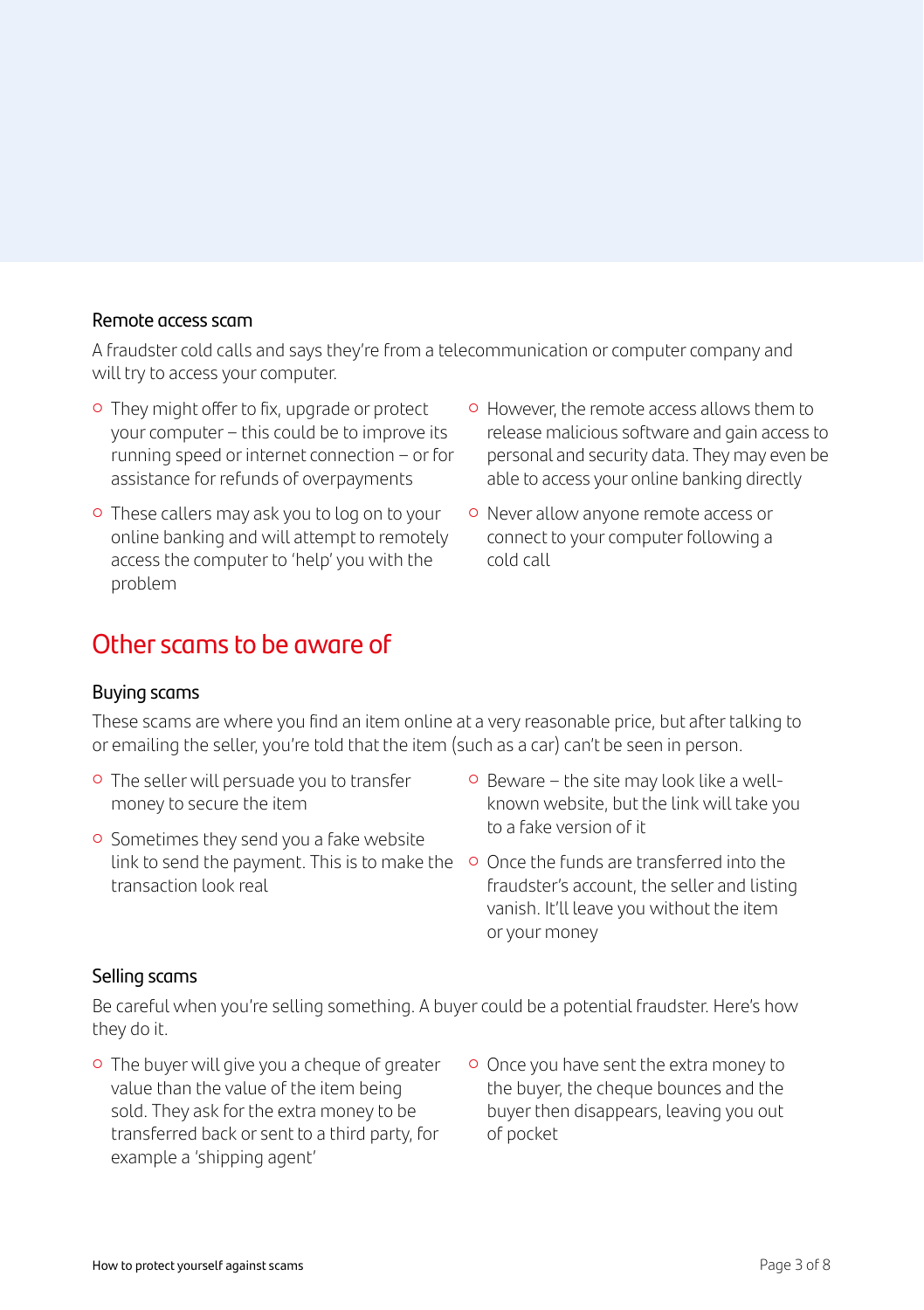#### Smishing

Fraudsters send texts saying that they're from your bank, and that they need you to update your personal details or speak with you urgently.

- <sup>o</sup> The text message can fall into previous genuine text threads, this helps to make it look legitimate
- **o** The message normally contains a telephone number (premium rate) to call or a link to a counterfeit website that asks you to enter personal details or transfer money as your account is at risk
- <sup>o</sup> A genuine bank or organisation will never contact you out of the blue to ask for your PIN, full password or to move money to another account

#### Payment redirection scam

These scams happen when fraudsters intercept an email conversation between you and a legitimate contact who may be asking for payment for goods or services, like solicitors for a house purchase or a builder.

- **o** The fraudster may say that the bank account details for an outstanding or future payment need to be changed and the email will appear to be from your genuine contact
- { Do not respond to the email address the request has been sent from or use the contact details they provided – use a previously used number to verify the change
- **Always confirm any change of payment** requests with the company directly

#### Friendship and romance scams

Dating or romance scams are when you think you've met your perfect partner online, but they aren't who they say they are.

Once they've gained your trust, they ask for money for a variety of emotive reasons.

- { Never send money to anyone you don't know and trust
- { Never give your credit card or online account details to anyone
- **o** Always chat through the dating site or chat room where you met – not via email
- **o** Protect your privacy and don't reveal too much information online, especially on social networks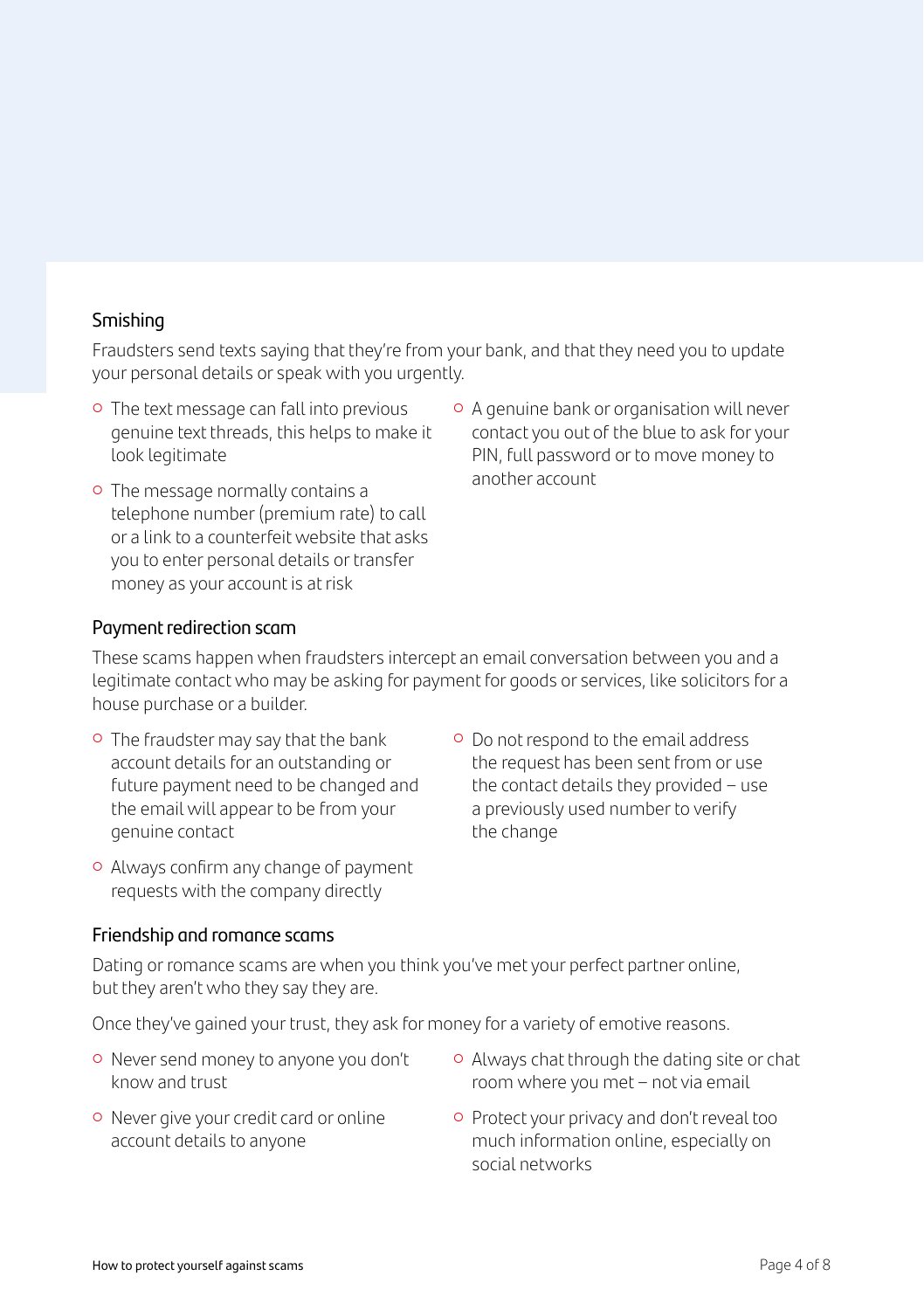## Staying safe

## Key tips to help stop the threat of fraud and scams

- $\vee$  Protect your personal and security details A genuine bank or organisation will never contact you out of the blue to ask for your PIN, full password or security numbers. Don't give out personal or financial details unless it's to use a service that you have signed up to, and you're sure that the request for your information is directly related
- $\vee$  Never set up new, or change existing payment details, without first verifying the request directly with the person or company you're paying, preferably using existing contact details
- $\vee$  Never transfer money out of your account if asked to do so for 'security reasons' We'll never ask you to do this. If you're asked to transfer money out of your account for security reasons, end the call immediately and call us
- $\vee$  Never reply to emails asking for your personal or 'security information' We'll never email you to ask for your information. If you get an email like this, it could be a fraudster trying to get your confidential information. Our emails will always be addressed to you and won't have a standard 'Dear Customer' greeting
- $\blacktriangleright$  Add additional security software to your computers and devices

We recommend you use trusted additional security software alongside any standard anti-virus product. It helps to protect you when you're using Online Banking

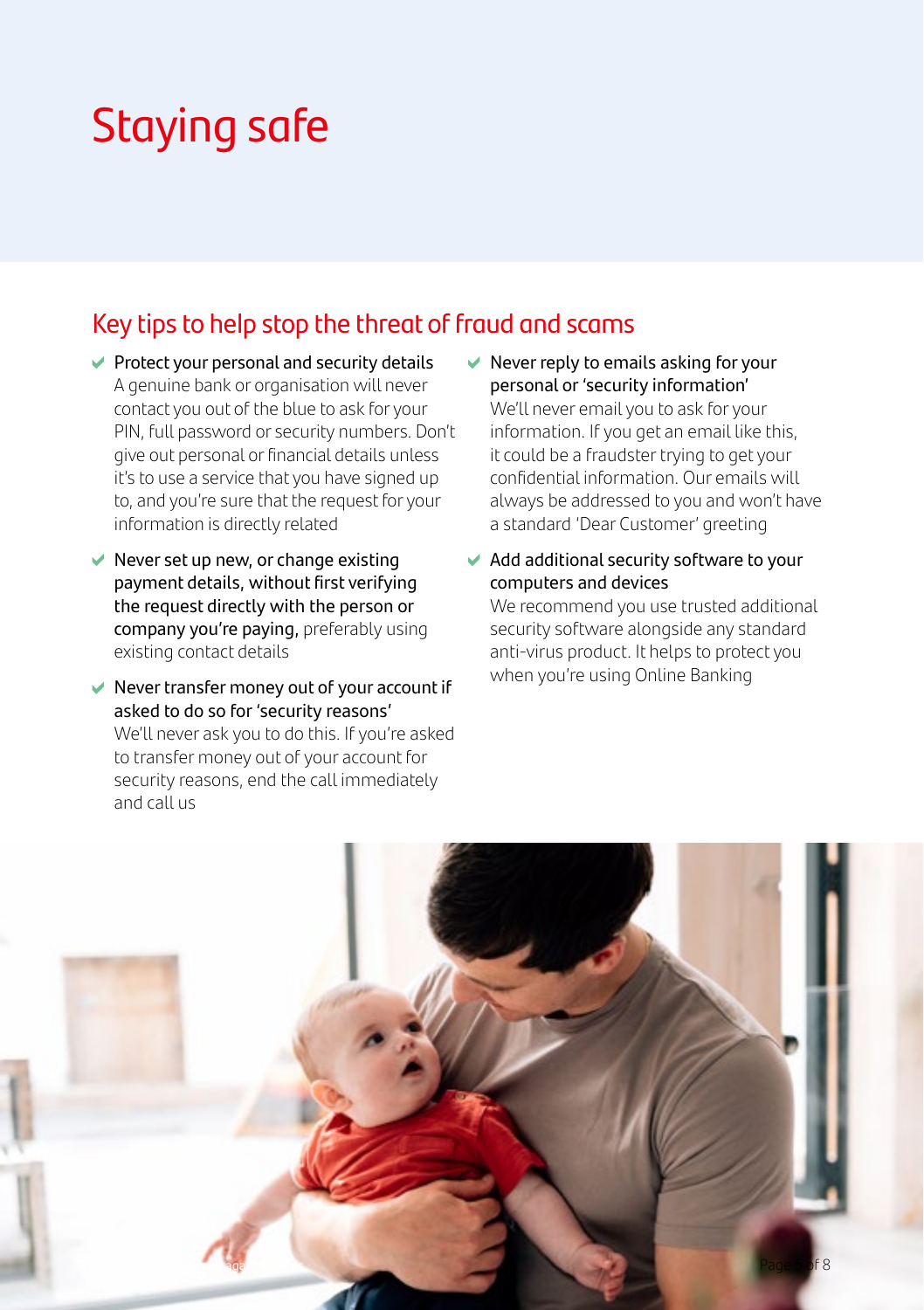## Staying safe

## Don't forget our top three tips

- **O** Never share a Santander International One Time Passcode (OTP) with another person. Not even a Santander International employee
- **O** Never download software or let anyone log on to your computer or devices remotely during or after a cold call
- **O** Never enter your Online Banking details after clicking on a link in an email or text message

## Take Five

Take Five is an initiative led by Financial Fraud Action UK. Its aim is to encourage people to think about fraud, with five steps in mind. Take a look at the Take Five website to learn more takefive-stopfraud.org.uk



## Contact information

If you think you've been a victim of a fraud or scam, or are concerned that your personal or security details may have been compromised, please call us immediately on 08000 84 28 88, if calling from a UK landline or mobile, or  $+44$  (0)1624 641 888 if calling from overseas.

For more information on how to protect yourself from fraud and scams visit our website: [santanderinternational.co.uk/customer-support/our-top-security-tips/](https://www.santanderinternational.co.uk/customer-support/our-top-security-tips/)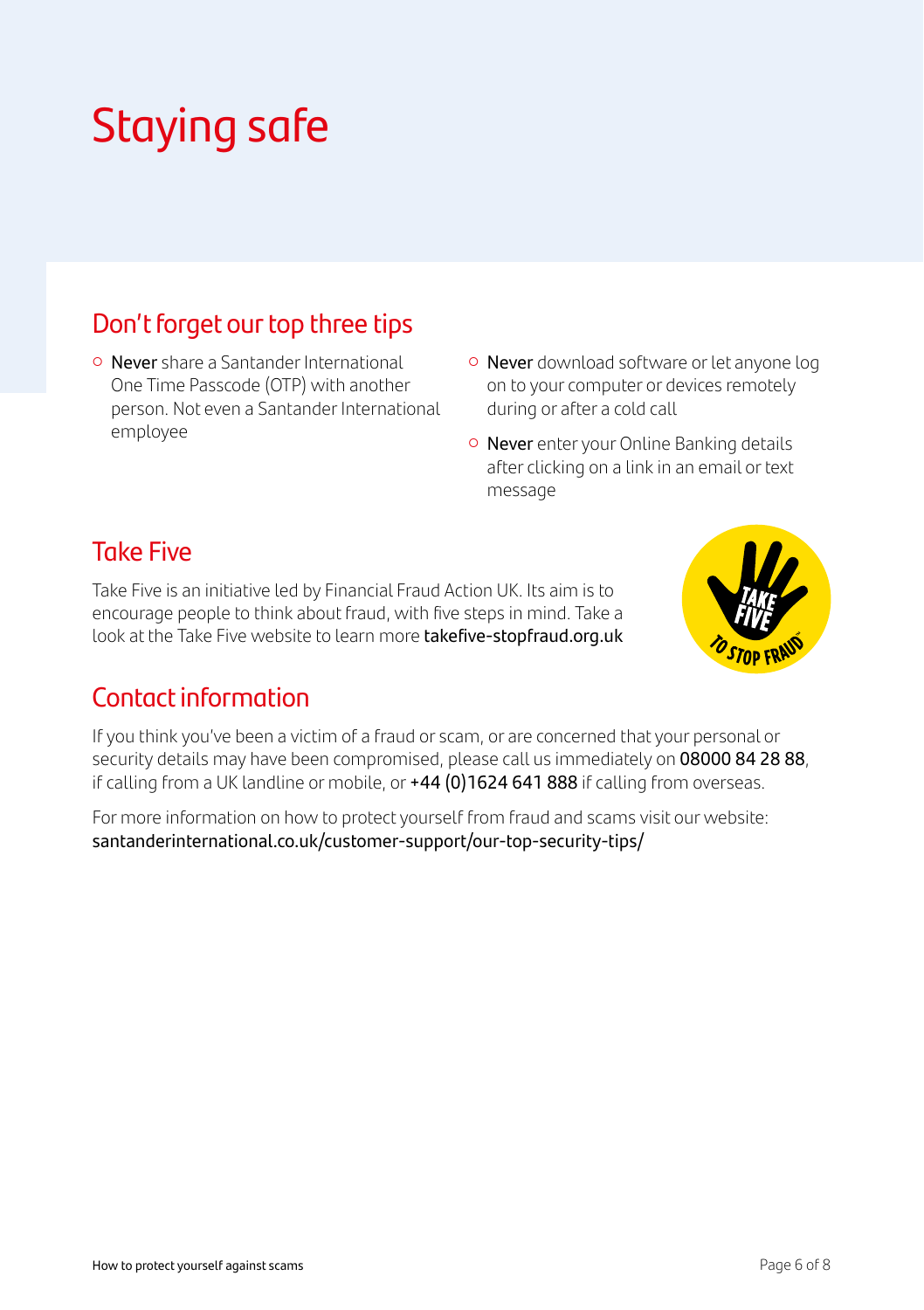